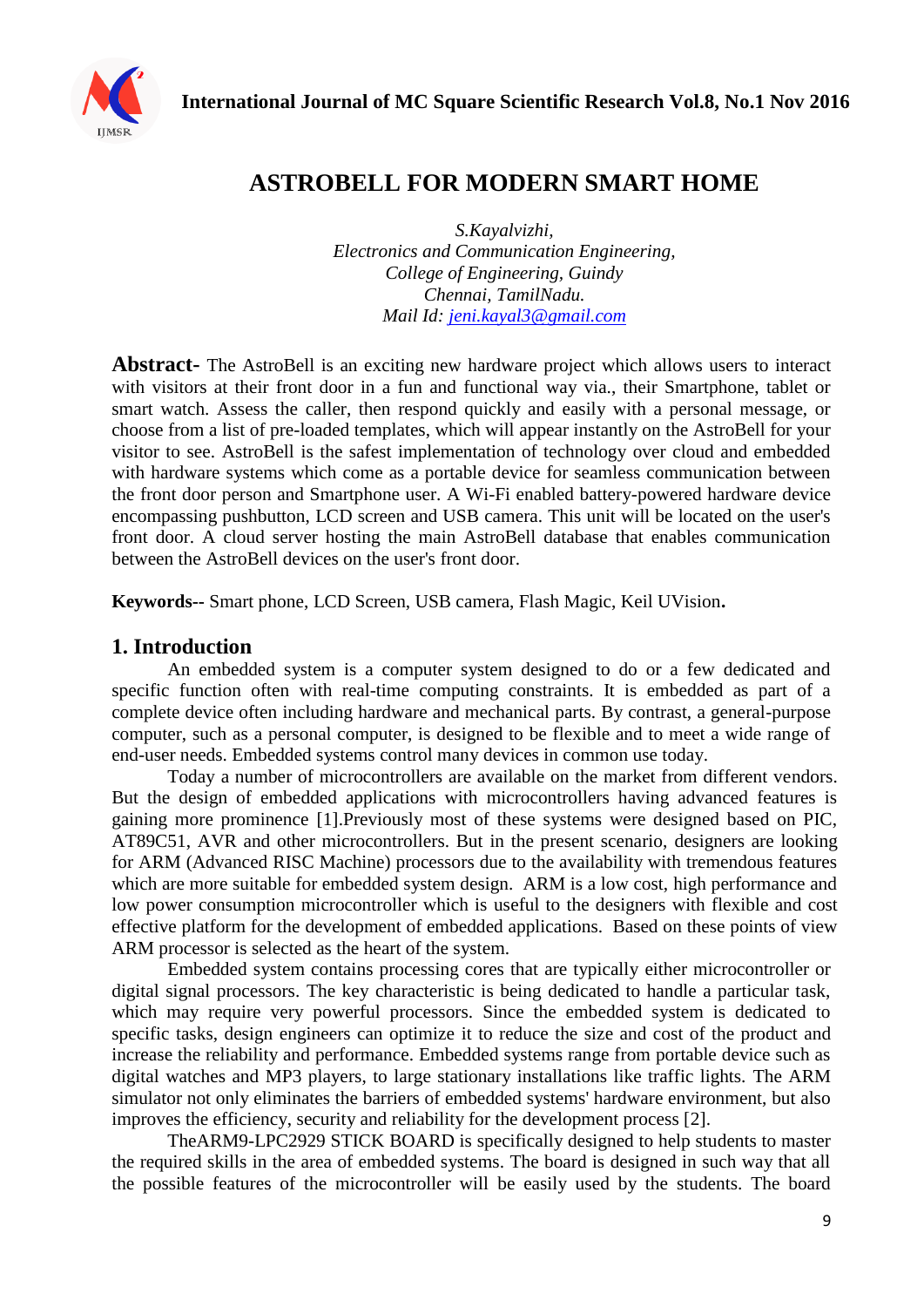

supports Keil µVision 4 compilers with Keil ULink2. The SIM 900A is a quad band GSM/GPRS device which consist of SMT components can be embedded in a customer applications [3]. It is designed with the powerful single-chip processor AMR926EJ-S core. It supports TCP/IP protocol in stack form.

The present system is implemented by developing a suitable embedded C program using KEIL μVision4 software. This is an integrated development environment (IDE) with embedded  $C/C++$  compiler for ARM which supports simulation and debugging interface. The software developed is compiled and uploaded to the flash memory using Flash utility (PHILIPS) [4].

AstroBell is an exciting new hardware project which allows users to interact with visitors at their front door in a fun and functional way via., their Smartphone, tablet or smart watch is presented in [5]. Assess the caller, then respond quickly and easily with a personal message, or choose from a list of pre-loaded templates, which will appear instantly on the AstroBell for your visitor to see.

## **2. Existing System**

The existing AstroBell for Modern Smart Home are static and hence cannot be usedfor practice in the daily walk of life. It requires connecting the mobile phone to the server that connects to AstroBell. Partially solved, not fully implemented.Then implementing the camera into the system is a large challenge that couldn't done in the existing system. Implement end-toend solution for alerting sending message from mobile phone to hardware LCD display, but not yet.

#### **Disadvantages of Existing System**

The existing AstroBell for Modern Smart cannot be used for practice in the daily walk of life. But our system will overcome these features and give high performance application.

#### **3. Proposed System**

The proposed system of this project is to Send messages to the AstroBell device from anywhere in the world. Take a photo of who is at the door and send to the E-Mail. Batterypowered hardware device encompassing push-button, LCD screen and USB camera. This unit will be located on the user's front door. (Pictured, right).A cloud server hosting the main AstroBell database that enables communication between the AstroBell device on the user's front door and the E-Mail using a mixture of REST services.

#### **Advantages of Proposed System**

- Home-owner alerted every time a visitor is at their door.
- Early stages of implementing photo-sending ability.
- Ability to send message to visitor at door via Smartphone.
- Ability to view who is at door via Smartphone (E-Mail).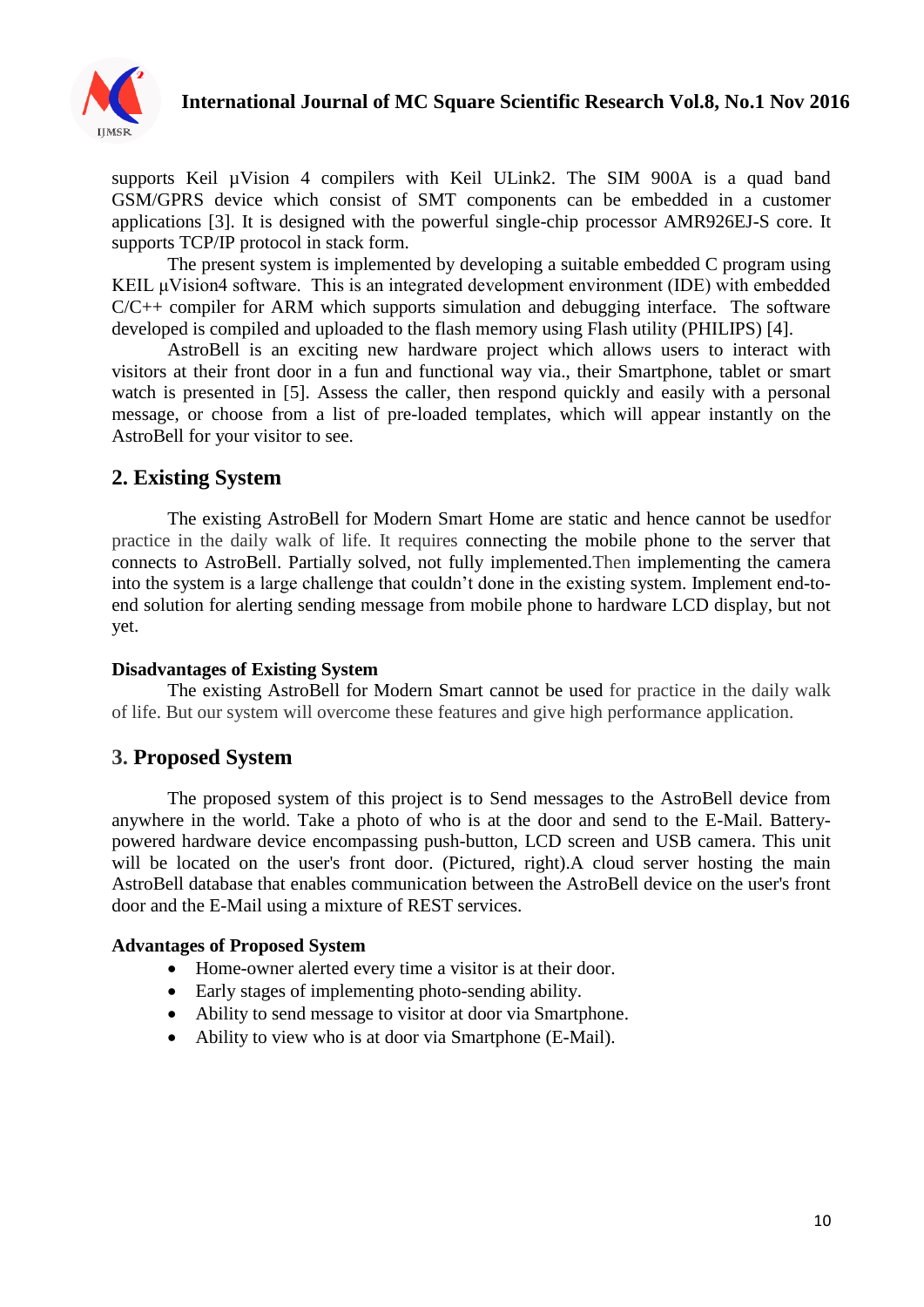

### **Block Diagram**

Block diagram of the proposed system is shown as below



**Fig. 1 Block Diagram**

#### **4. Results and Discussion**

The Results of the source code of our system is shown below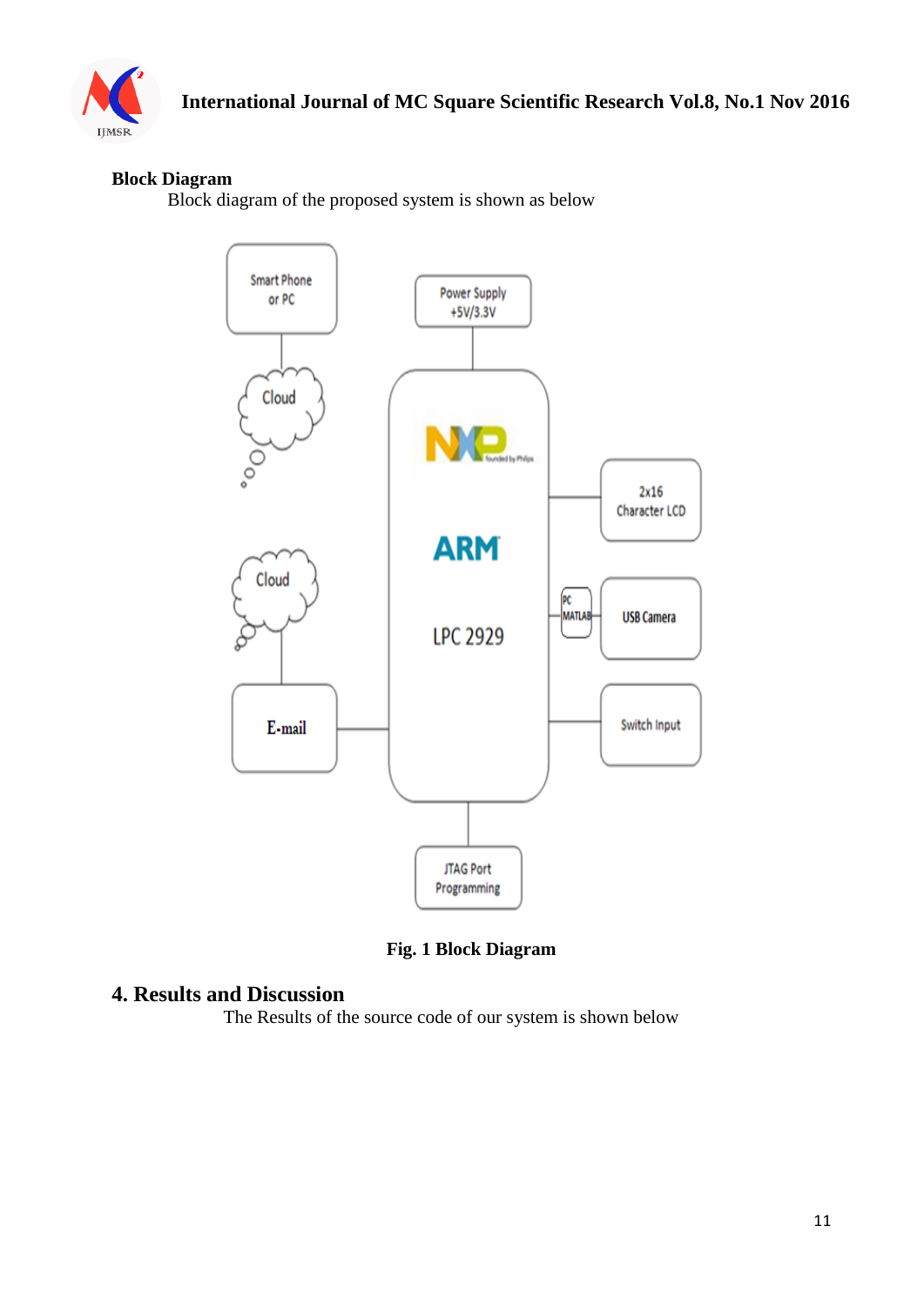

| COM Microsoft Visual C++ - [AstroBell.C]              |                                                                                                                                                                                                                                                                                                                           |                                                                                                                                                                    | $\overline{\phantom{a}}$ $\overline{\phantom{a}}$<br>$\mathbf{x}$ |  |
|-------------------------------------------------------|---------------------------------------------------------------------------------------------------------------------------------------------------------------------------------------------------------------------------------------------------------------------------------------------------------------------------|--------------------------------------------------------------------------------------------------------------------------------------------------------------------|-------------------------------------------------------------------|--|
| File Edit View Insert Project Build Tools Window Help |                                                                                                                                                                                                                                                                                                                           |                                                                                                                                                                    |                                                                   |  |
| ₩∥GBئ∦⊪®∣Ωт£т <mark>©®?</mark>                        |                                                                                                                                                                                                                                                                                                                           | $\overline{\mathbf{E}}$ ).                                                                                                                                         |                                                                   |  |
| $\overline{ }$                                        | $\overline{\phantom{a}}$                                                                                                                                                                                                                                                                                                  | $\mathbb{E}[\mathbb{R}^d \mid \mathbb{B} \otimes \mathbb{R}^d]$                                                                                                    |                                                                   |  |
| $\pm \underline{x}$                                   | #include <stdio.h><br/>#include <lpc29xx.h></lpc29xx.h></stdio.h>                                                                                                                                                                                                                                                         |                                                                                                                                                                    | $\frac{1}{\epsilon}$                                              |  |
|                                                       | #define RS $(1\langle 0 \rangle)$<br>#define RW<br>$(1\langle 1]$<br>#define EN<br>$(1\langle 2\rangle$                                                                                                                                                                                                                   | // Register Select<br>// Read Write Select<br>// Enable                                                                                                            |                                                                   |  |
|                                                       | $(1\langle \langle 3 \rangle$<br>#define DO<br>#define D1<br>$(1\langle 4]$<br>#define D2<br>$(1\langle 5]$<br>#define D3<br>$(1\langle 6)$<br>#define D4<br>$(1\langle \langle 7 \rangle)$<br>#define D5<br>$(1\langle 8\rangle)$<br>#define D6<br>$(1\langle \langle 9 \rangle$<br>#define D7<br>$(1\langle 10 \rangle$ | // Data Line 7<br>// Data Line 6<br>// Data Line 5<br>// Data Line 4<br>// Data Line 3<br>// Data Line 2<br>$\frac{1}{2}$ Data Line 1<br>$\frac{1}{2}$ Data Line 0 |                                                                   |  |
|                                                       | 12000000<br>#define CLK<br>#define BAUD 9600                                                                                                                                                                                                                                                                              |                                                                                                                                                                    |                                                                   |  |
|                                                       | void lod_ond (char);<br>void lod_data (char);<br>void lod_init (void);<br>void LCD4_Convert(char);<br>void lcd_putS(unsigned char *ptr);                                                                                                                                                                                  |                                                                                                                                                                    |                                                                   |  |
|                                                       | void CLOCK_Select(void);<br>void UARTO_Init(void);<br>void Transmit(unsigned char);<br>unsigned char Receive(void);<br>void UARTO_puts(unsigned char *);<br>void DelayMs(unsigned int);                                                                                                                                   |                                                                                                                                                                    |                                                                   |  |
|                                                       | void nodem_sms_init(void);<br>void noden_call(void);<br>void noden_sms_send(void);                                                                                                                                                                                                                                        |                                                                                                                                                                    |                                                                   |  |
|                                                       | void disp_lcd(unsigned int num);                                                                                                                                                                                                                                                                                          |                                                                                                                                                                    |                                                                   |  |
|                                                       | void Buzzer(unsigned int state);<br>void Buzzer_init(void);                                                                                                                                                                                                                                                               |                                                                                                                                                                    |                                                                   |  |
|                                                       | void Delays(unsigned int);<br>void ER_Init(void);                                                                                                                                                                                                                                                                         |                                                                                                                                                                    |                                                                   |  |
|                                                       | $\;$ unsigned int $\;$ Fdiv, temp, templ;                                                                                                                                                                                                                                                                                 |                                                                                                                                                                    | $\frac{1}{\sqrt{2}}$                                              |  |
| Ready                                                 | k                                                                                                                                                                                                                                                                                                                         |                                                                                                                                                                    | REC COL OVR READ<br>Ln 32, Col 1                                  |  |
| 0<br>$\overline{Q}$<br>0                              | S.<br>$\overline{\mathbb{F}}$<br>H<br>ø                                                                                                                                                                                                                                                                                   |                                                                                                                                                                    | $\bullet$ apple<br>AM 09:23                                       |  |

**Fig. 2 Verification of Code**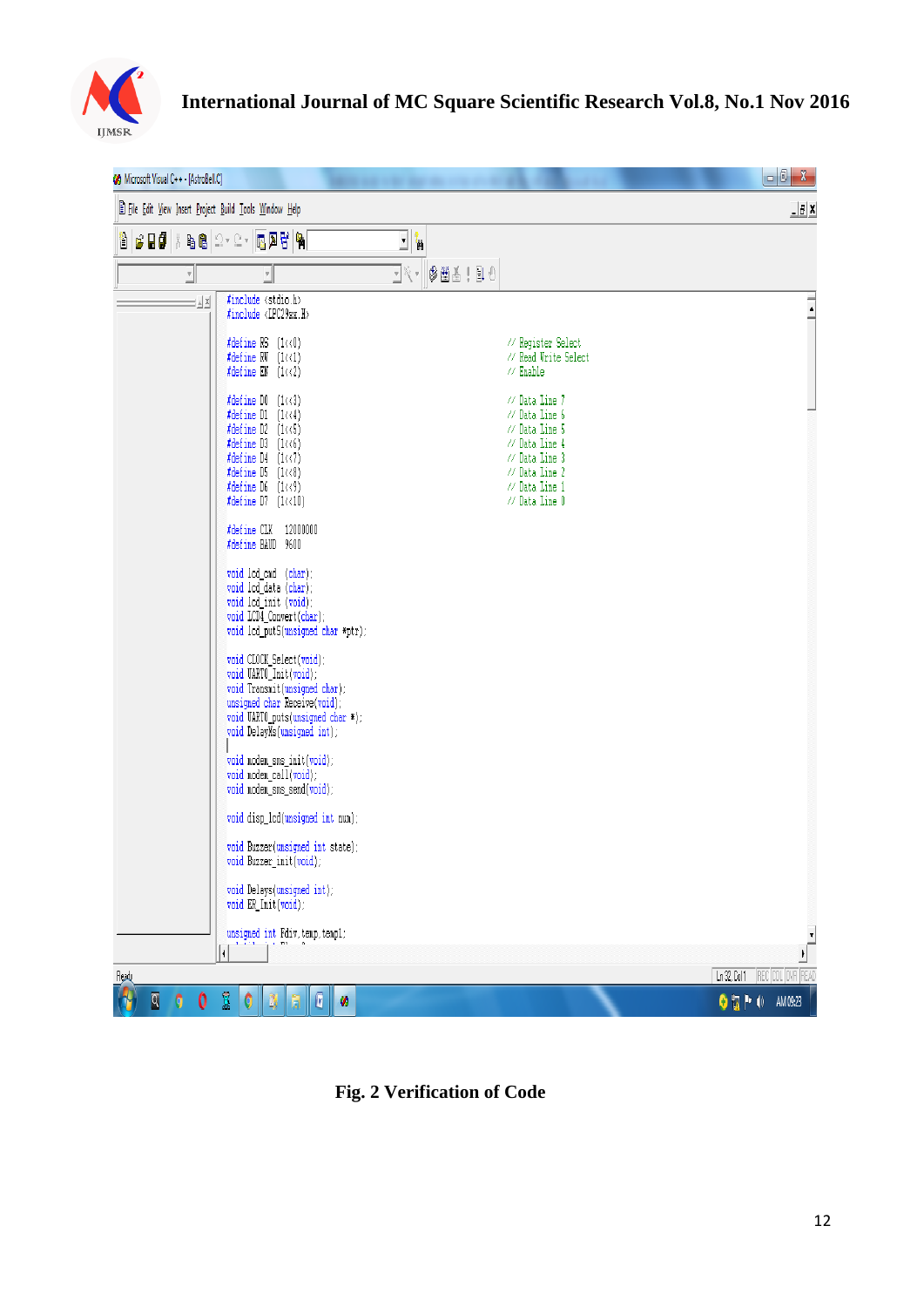

# **5. Simulation Results**

| MATLAB 7.10.0 (R2010a)                                                          |                      |                                                                                | $\Box$<br>$\Sigma$ |
|---------------------------------------------------------------------------------|----------------------|--------------------------------------------------------------------------------|--------------------|
| File Edit Debug Parallel Desktop Window Help                                    |                      |                                                                                |                    |
| 1 台   ※ ■ ■ 9 (*   4 百 台   9   Current Folder: C:\Users\MP LAB\Documents\MATLAB |                      | - 6è                                                                           |                    |
| Shortcuts 2 How to Add 2 What's New                                             |                      |                                                                                |                    |
| I← □ 7 X Command History<br>Command Window                                      | Current Folder       | Profiler                                                                       |                    |
| $f(x)$ >> #include <stdio.h></stdio.h>                                          |                      |                                                                                |                    |
| #include <lpc29xx.h></lpc29xx.h>                                                |                      |                                                                                |                    |
| $\frac{1}{2}$ define RS (1<<0)                                                  | // Register Select   |                                                                                |                    |
| $\frac{1}{2}$ define RW (1<<1)                                                  | // Read Write Select |                                                                                |                    |
| $\frac{4}{3}$ define EN (1<<2)                                                  | // Enable            |                                                                                |                    |
|                                                                                 |                      |                                                                                |                    |
| $\frac{1}{2}$ define D0 (1<<3)                                                  | // Data Line 7       |                                                                                |                    |
| $\frac{1}{2}$ define D1 (1<<4)                                                  | // Data Line 6       |                                                                                |                    |
| $\frac{1}{2}$ define D2 (1<<5)                                                  | // Data Line 5       |                                                                                |                    |
| $\frac{4}{3}$ define D3 (1<<6)                                                  | // Data Line 4       |                                                                                |                    |
| $\frac{1}{2}$ define D4 (1<<7)                                                  | // Data Line 3       | $\Box$<br>$\mathbf{x}$                                                         |                    |
| $\frac{1}{2}$ define D5 (1<<8)                                                  | // Data Line 2       | test (1),jpg - Windows Photo Viewer                                            |                    |
| $\frac{4}{3}$ define D6 (1<<9)                                                  | // Data Line 1       | $\boldsymbol{\theta}$<br>File v Print v E-mail Burn v Open v                   |                    |
| #define D7 (1<<10)                                                              | // Data Line 0       |                                                                                |                    |
| #define CLK 12000000                                                            |                      |                                                                                |                    |
| #define BAUD 9600                                                               |                      |                                                                                |                    |
|                                                                                 |                      |                                                                                |                    |
| void lod_cmd (char);                                                            |                      |                                                                                |                    |
| void lod_data (char);                                                           |                      |                                                                                |                    |
| void lod_init (void);                                                           |                      |                                                                                |                    |
| void LCD4_Convert(char);                                                        |                      |                                                                                |                    |
| void lcd putS (unsigned char *ptr);                                             |                      |                                                                                |                    |
|                                                                                 |                      |                                                                                |                    |
| void CLOCK_Select(void);                                                        |                      |                                                                                |                    |
| void UARTO_Init(void);<br>void Transmit (unsigned char);                        |                      |                                                                                |                    |
| unsigned char Receive (void);                                                   |                      |                                                                                |                    |
| void UARTO puts (unsigned char *);                                              |                      |                                                                                |                    |
| void DelayMs (unsigned int);                                                    |                      |                                                                                |                    |
|                                                                                 |                      | 5c<br>$\mathsf{X}$<br>D.<br>画<br>$\left\  \mathbf{R} \right\ $<br>$H_{\rm{b}}$ |                    |
| void modem sms init (void):                                                     |                      |                                                                                |                    |
| Start Ready                                                                     |                      |                                                                                | OWR                |
| R.<br>目<br>$\overline{Q}$<br>0<br>Ø<br>0<br>4<br>Ø                              |                      | $\bullet$ are $\bullet$                                                        | AM 09:30           |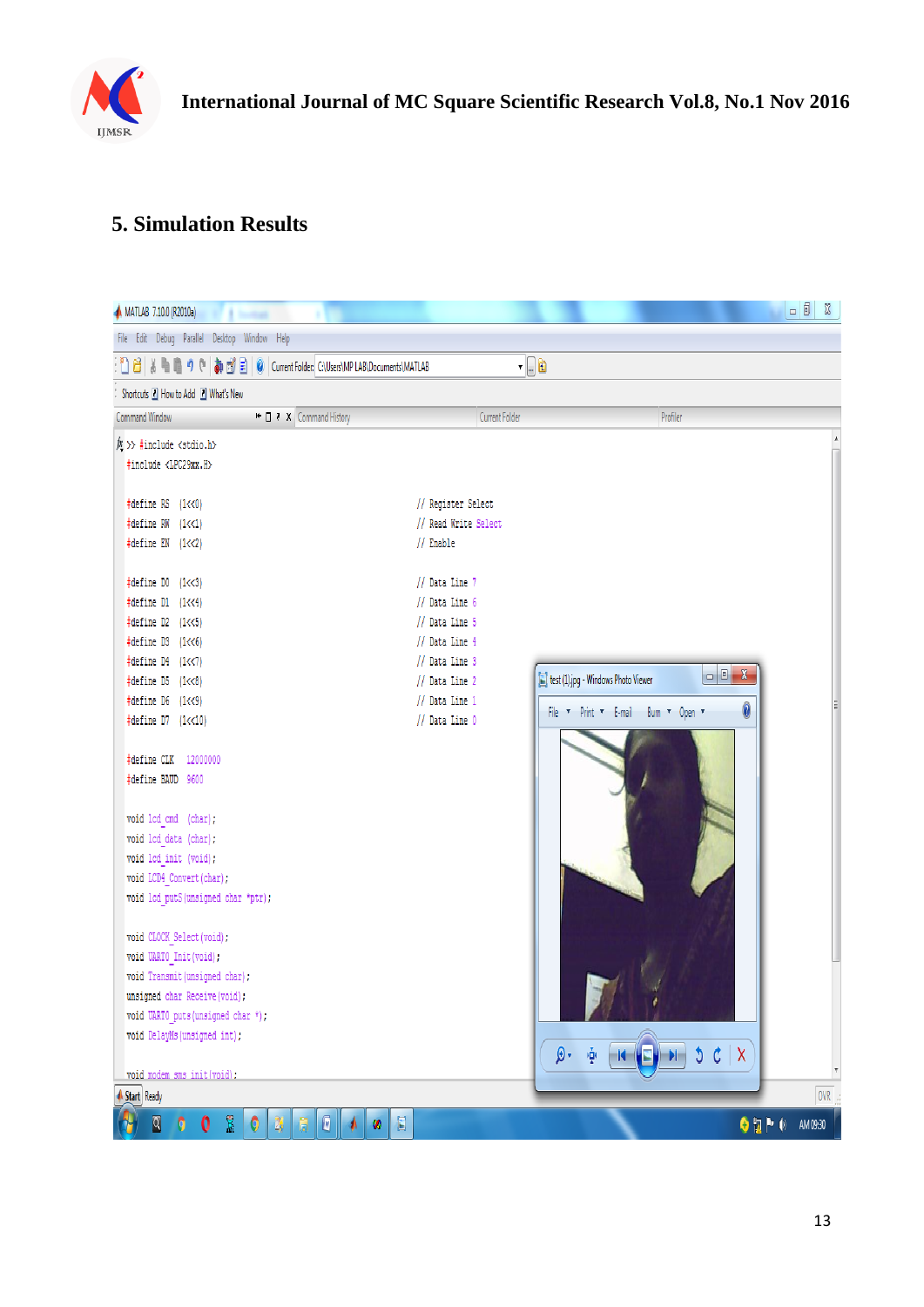

### **Fig. 3 Simulation results**





#### **6. Conclusion**

This project helps to Take a photo of who is at the door and send to the E-mail. This project helps to Send messages to the AstroBell device from anywhere in the world. This project provides an improvement for the security system through Internet of Things. So IOT is the platform to facilitate interaction between the Users and the visitor. Further development of the ringer hardware, which will only receive very simple implementation for this project.